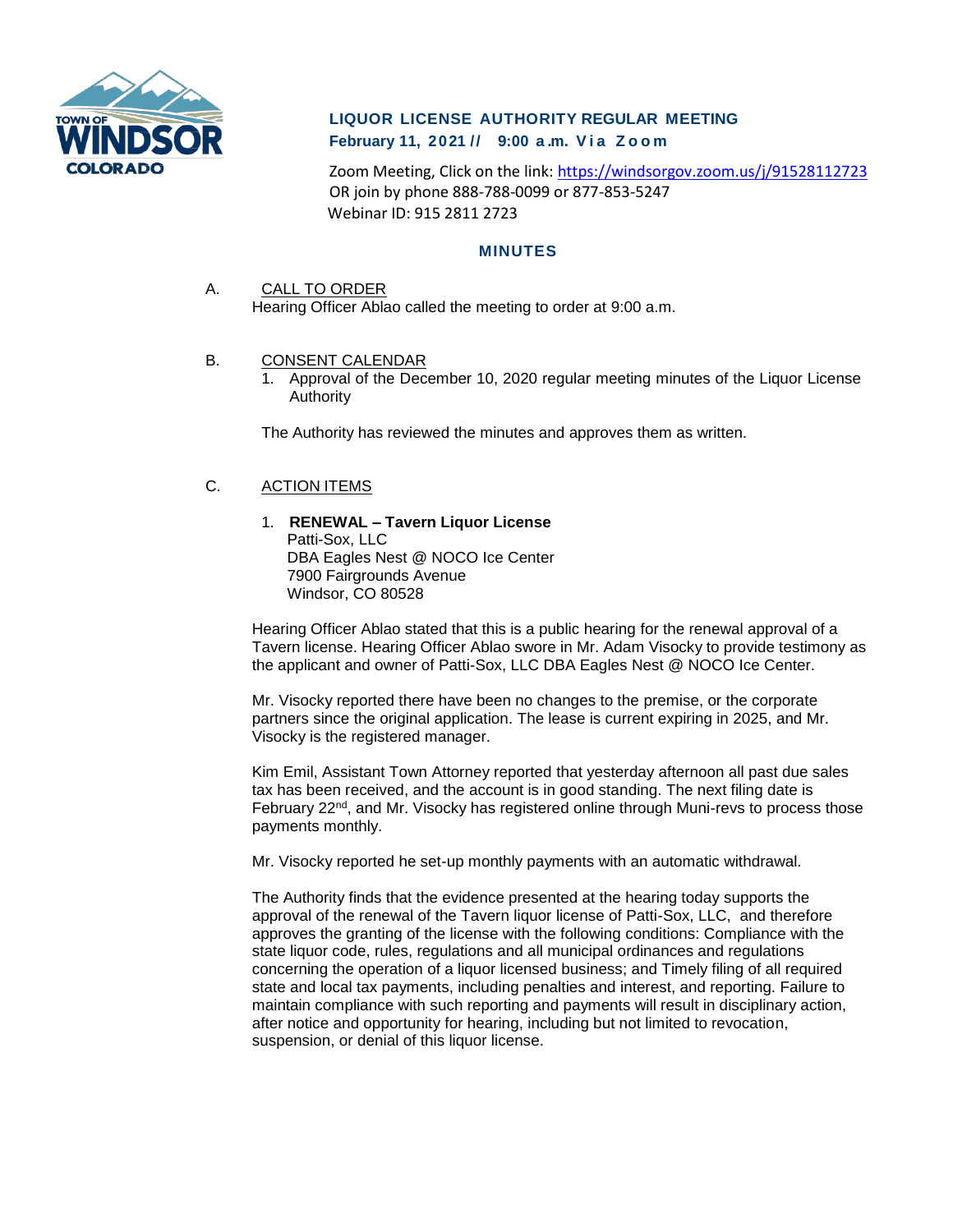# 2. **NEW – Tavern Liquor License**

Charlie Bar LTD The 408 Exchange 408 Main Street Windsor, CO 80550

Hearing Officer Ablao stated that this is a public hearing for the approval of a Tavern license. Appearing today on behalf of Charlie Bar, Ltd. DBA The 408 Exchange is Jonathan Hitchcock, Owner; Robert Clendenin, Owner; Lamar Watson, Owner; Eva Garretson, Liquor Professionals Survey Company.

Hearing Officer Ablao opened the public hearing for comment. There was an unidentified caller, but they did not respond as a party of interest to actively participate in the hearing.

Hearing Officer Ablao swore in Mr. Jonathan Hitchcock to provide testimony as the applicant and owner of Charlie Bar Ltd. DBA The 408 Exchange.

Mr. Hitchcock reported the Tavern will be a bistro, and bar concept coming to the downtown district. Offering a brick and motor Tavern style environment with a walk-up window for take-out orders. There will also be delivery options, along with catering, and bulk meat similar to a deli. Mr. Hitchcock stated that they feel with an unproven concept the model fits with a Tavern license vs Hotel & Restaurant license. It is not the intention to bring a family dining option to the Town of Windsor, however the interior space will be full service.

The interior space is 568 square feet with additional exterior space on the back patio. There will be an interior, and an exterior full-service kitchen. The interior space is limited to capacity of 4 patrons. The backdoor is glass to monitor outdoor patio consumption along with security cameras, controlled by a black iron and redwood fence. Access to the patio will be available through the front door of the premise.

Mr. Hitchcock reported alcohol will be stored behind the counter in a locked cabinet. The hours of operation will be Monday-Sunday for interior dining from 10:00a.m.-11:00p.m., hosting a walkup window for breakfast starting at 6:00a.m. Mr. Hitchcock stated they plan on employing 6-10 employees depending on the volume. All employees with be over 21 years old, and receive their TIPS training certification. Everyone that enters the establishment will have I.D.'s checked, and a violation of any State or local liquor code rules or regulations would lead to immediate termination.

Mr. Hitchcock commented he was the owner of Anthony's Pizza & Pasta since 2018, recently sold in 2020. That business operated without any State or local disciplinary actions. He estimates at this location 25% of sales will come from food, and 75% from alcohol sales.

Hearing Officer Ablao reported the menu has been entered into the record.

Hearing Officer Ablao swore in Mr. Robert Clendenin to provide testimony as the applicant and owner of Charlie Bar Ltd. DBA The 408 Exchange. Mr. Clendenin reported he's the sole member of another business, Culinary Delights.

Hearing Officer Ablao swore in Mr. Lamar Watson to provide testimony as the applicant and owner of Charlie Bar Ltd. DBA The 408 Exchange. Mr. Watson reported he's the sole member of another business, Data Hayes.

Mr. Hitchcock reported he's the sole member of another business, Lee Enterprise Holdings.

Hearing Officer Ablao swore in Ms. Eva Garretson, Liquor Licensing Professionals to